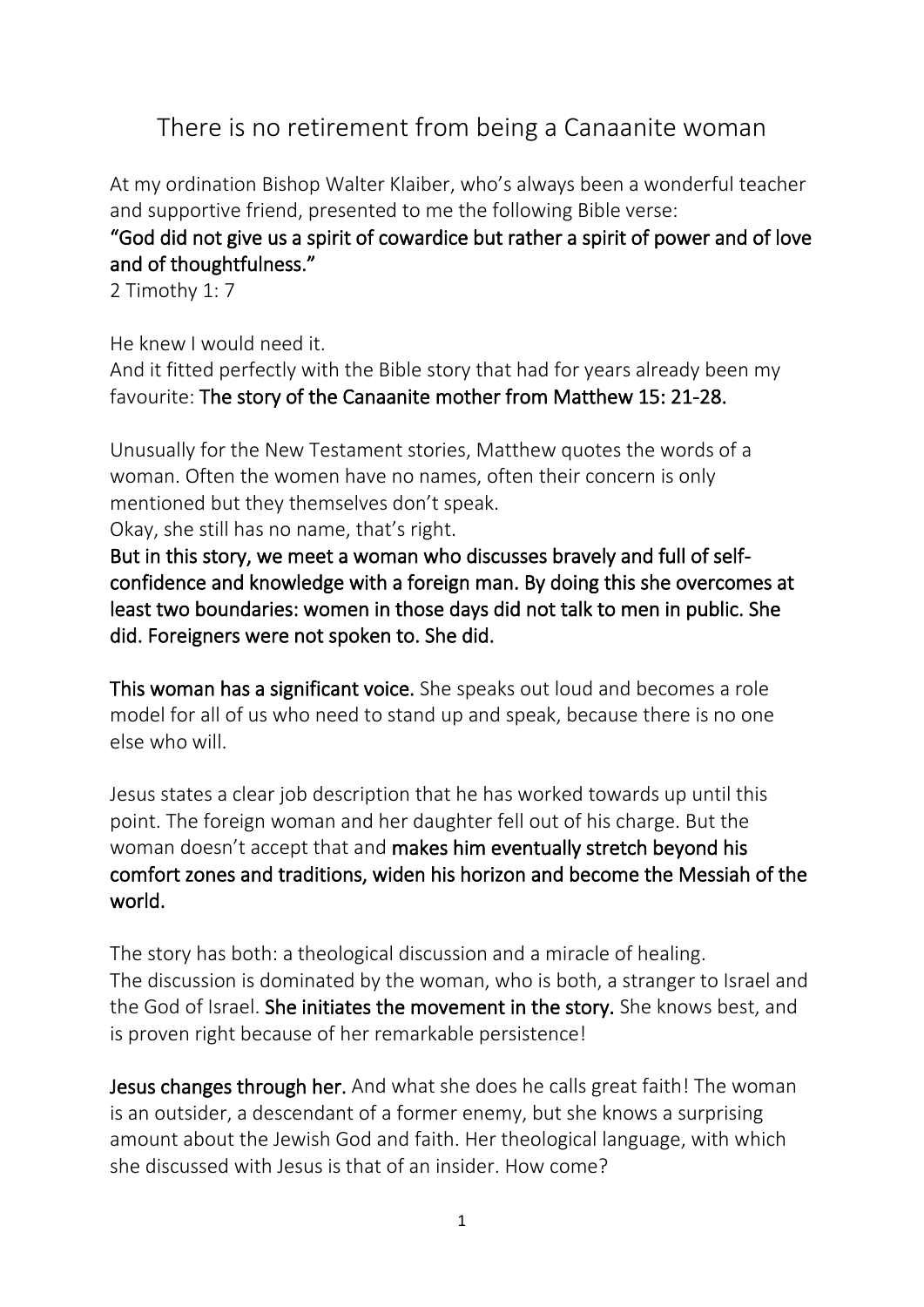Does she know the psalms, the language of which she uses? What does she know about the Lord, about Jesus being the Son of David? Should the Jews change their understanding of who is their neighbour and accept all as brothers and sisters?

Would that, in the end, strengthen them, since they were all suffering from Roman occupation?

It may help to allow relationship and sharing between oppressed people who all suffer in the same way.

Does the passage show us that solidarity among those who thought they had nothing to do with each other, can actually bring them further and save them?

There are witnesses to the new route the discussion between Jesus and the woman takes. Matthew locates the whole story in public by the roadside. The woman is loud, the argument cannot be ignored by those standing or walking by. Her concern about the well-being of her daughter leads her to break all the rules of conduct of her time and place.

By how she expresses herself, what she is saying and where she is saying it, she becomes a prophet for a new life that is possible among those who break down barriers and seek a common future in which all will benefit from the openness and flexibility that the world needs in order to survive.

The disciples wish no change, they want the woman to be sent away. They wish for peace and quiet, want to move on as they always had. Only Jesus gradually understands: The story reaches a turning point after the woman's wise argument.

"Yes, Lord, yet even the dogs eat the crumbs that fall from their masters' table."

Jesus openly states her great faith, and thus welcomes her into the community of the believers in the living God. He honours her, and her courage, and her unshakable confidence in him, - and her insight into the inclusive power, presence and mercy of God.

The woman's faith foreshadows the response of the gentiles to the gospel, as it is the case when Matthew writes down his version of the Jesus stories, a faith that overcomes barriers and spreads throughout the whole then known world.

People at all times may have wondered who to identify with in the story, where to place themselves. People at all times may have had similar experiences as those mentioned in the text. People at all time, men and women, may have been shocked and surprised by Jesus' harsh responses to this woman in need. People at all times may have learned from the story and sought a life that is more life-giving and liberating than what they'd known before.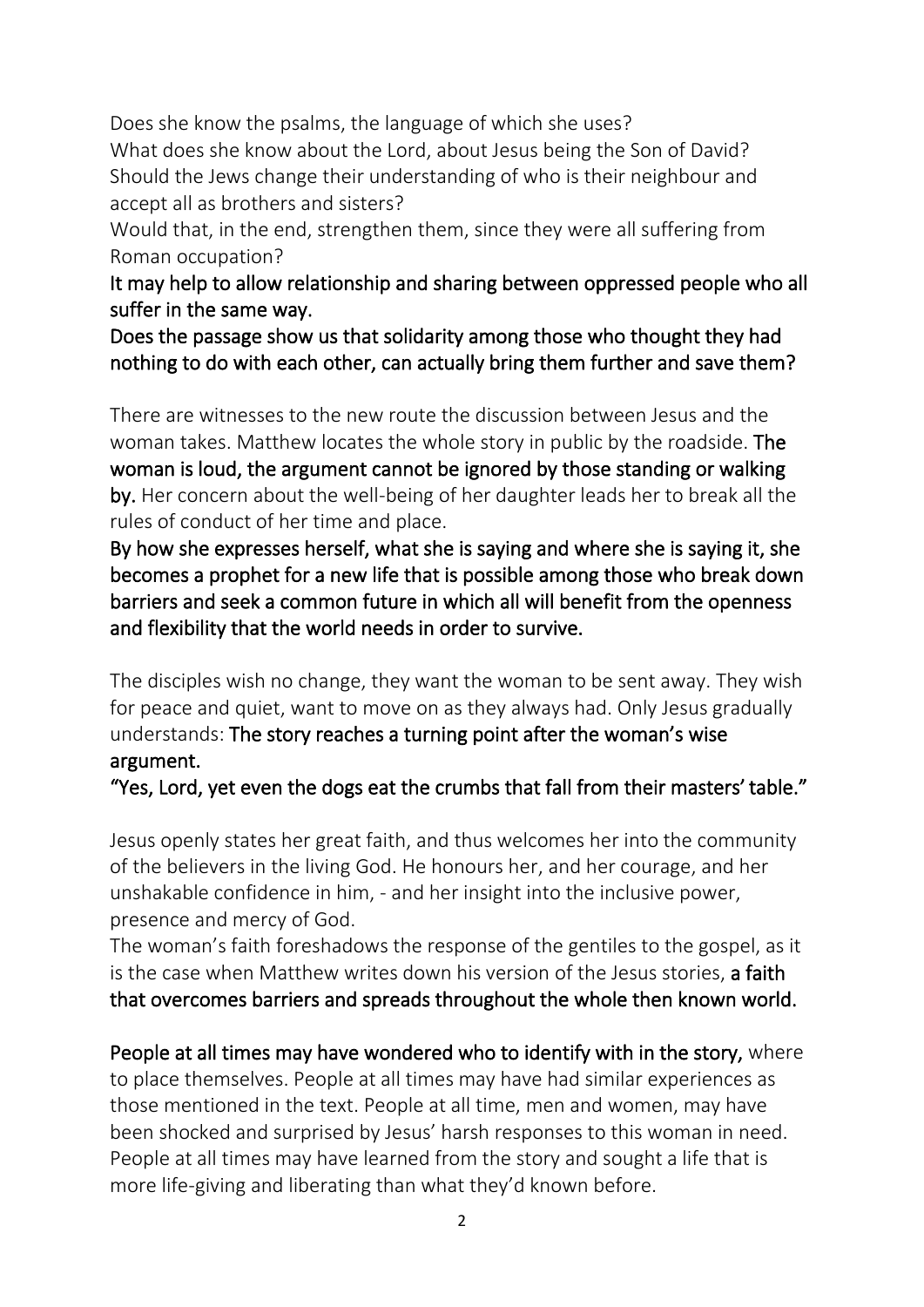Jesus was changed by this woman's boldness. She knows who Jesus is, and holds him to it; she will not let go before he is fully engaged with who he should be. And in a way Matthew asks those who listen then, and who read the story now, to also listen to this woman and be transformed through a faith like hers: persistent, courageous and confident in God's faithfulness to God's promises for the whole world.

We know who Jesus is. We know what God can do.

Do we sometimes give up too early, let forces and systems discourage us instead of insisting on what we know is possible, what we know is right, and what we know God has promised to all his people?

This story of a woman and her daughter is not only the story of a loving parent fighting for the health of a sick child. It is the story of all who stand up and speak out for change, justice and freedom for all.

I am the Canaanite woman… You are…

I was the Canaanite woman when I applied for the ministry in the Methodist Church 40 years ago. Women were not wanted. But I knew, I had a call. I argued, insisted, begged… and got not only the crumbs but the whole loaf of delicious communion bread that lasted for 40 exciting years.

I was a Canaanite woman when I went to schools and talked to teachers on behalf of my own and other people's children. When I demanded reforms and changes in the system so the needs of the children and students could be better met.

This congregation was full of Canaanite women when we offered church asylum to Amjad Ghori in 2014 and Isata Nabbie in 2016. When we had to oppose the Bavarian government with its harsh immigration laws and its hostility towards refugees and asylum seekers.

I was a Canaanite woman in so many situations of my private and my professional life. The more I stretched beyond my comfort zones, the more I learned: "I can do it!"

"I can make a difference."

- "I will not give up!"
- "I can find a solution…"